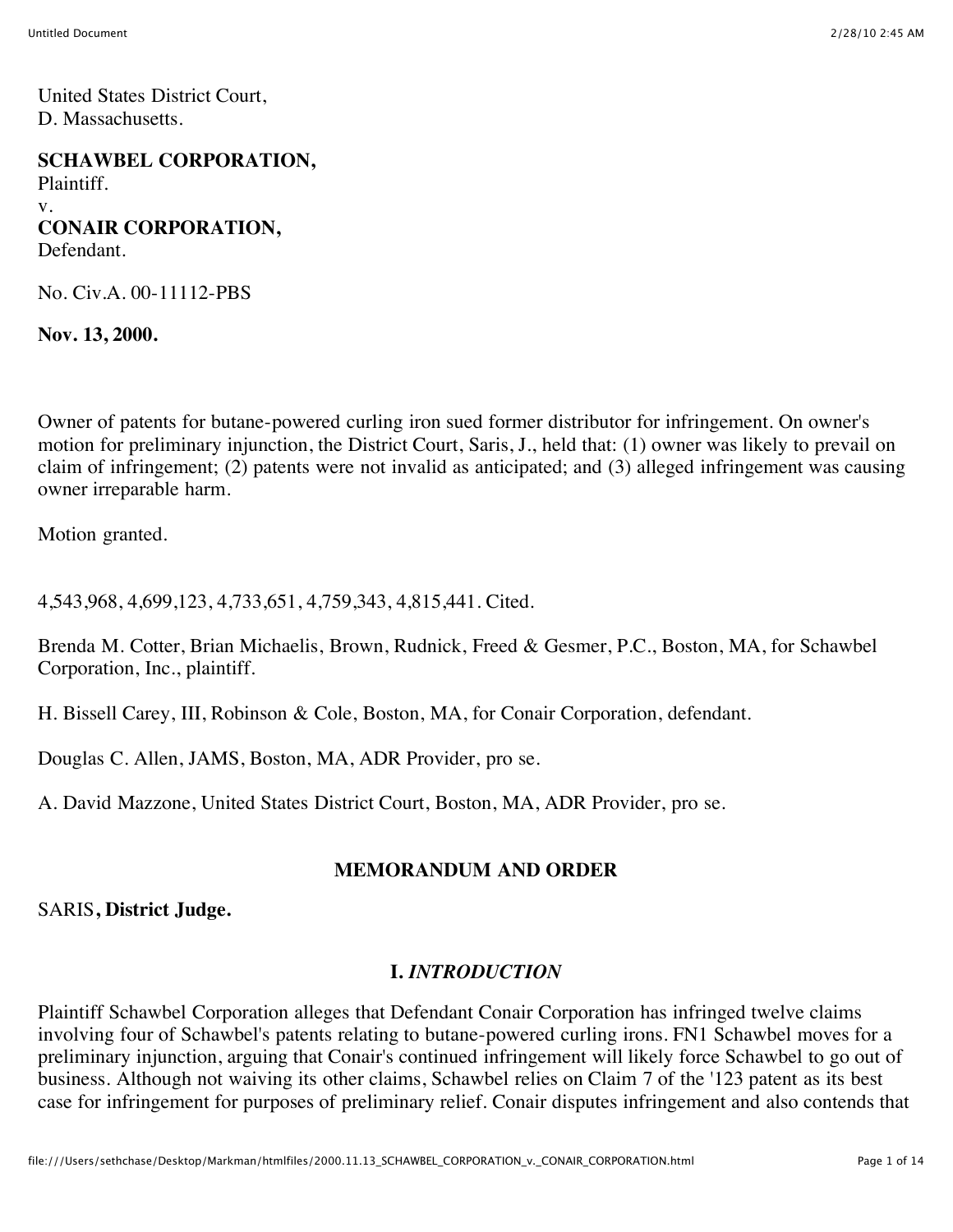Schawbel's patents are anticipated by a prior soldering iron patent and invalid by virtue of Schawbel's failure to disclose this prior art to the patent examiner during prosecution.

FN1. The four specific patents at issue are U.S.Patent Nos. 4,699,123; 4,759,343; 4,733,651; and 4,815,441 (collectively the "Schawbel Patents"). The accused Conair product is Model No. CC267CS.

After hearing, Plaintiff's motion for a preliminary injunction is *ALLOWED.*

### **II.** *FACTS*

### **A.** *Background*

Schawbel is a small company that manufactures and sells personal care appliances. It has nine employees in the United States and seven employees worldwide. Its most popular products are butane-powered curling irons and replacement cartridges, which account for eighty to ninety percent of Schawbel's revenues over the last several years. These personal care appliances are known as the Thermocell (R) line. The Schawbel Patents are all derived from the '651 patent, which it obtained on March 29, 1988. FN2

FN2. The '343 and '441 patents are continuations of the '651 patent, and the '123 patent is a continuation-inpart of the '651 patent.

On September 11, 1996, Schawbel entered into an exclusive licensing agreement with Conair, under which Conair would distribute Schawbel's butane-powered curling irons under Conair's brand name. One of the provisions in the agreement stated: "During the term of this agreement and for five (5) years thereafter, Conair shall not develop, own or apply for any patents on products, or manufacture such products, which would infringe Schawbel's patent rights." Agreement para. 7. After a series of disputes which the parties were unable to iron out, the agreement terminated in September 1998, at which time Schawbel entered into a similar exclusive licensing agreement with Helen of Troy Limited. In May 2000, Conair began manufacturing and selling its own butane-powered curling iron, Model CC267CS, which Schawbel contends infringes on its patents.

Schawbel claims that Conair's curling iron has already caused Schawbel great damage in the form of lost sales. The holiday season is the hot selling season for curling irons, and retailers typically order their inventory many months in advance. FN3 Schawbel believes that its current distributor, Helen of Troy Limited, has been unsuccessful in marketing and selling Schawbel's products, because retailers are reordering product based on the Store Keeping Units ("SKUs") that they assigned to Conair while Conair marketed Schawbel's product. Schawbel acknowledges that it has already missed most of this year's holiday ordering season and claims that it is in grave danger of being totally excluded from the holiday shelves. If it is excluded, Schawbel states that it may be forced out of business. Indeed, William Schawbel, the president and chief executive officer, claims that he had to offer his home as equity to secure a credit line to forestall Schawbel's bankruptcy. Schawbel argues (and Conair vigorously disputes) that it will be able to salvage the holiday season if the Court grants the requested relief, as retailers would turn to Schawbel's product should Conair be prohibited from filling the previously placed orders.

FN3. The parties disagree as to the time retailers generally place their holiday orders. Schawbel contends orders are placed in the late spring and early summer, while Conair claims that they are placed in the first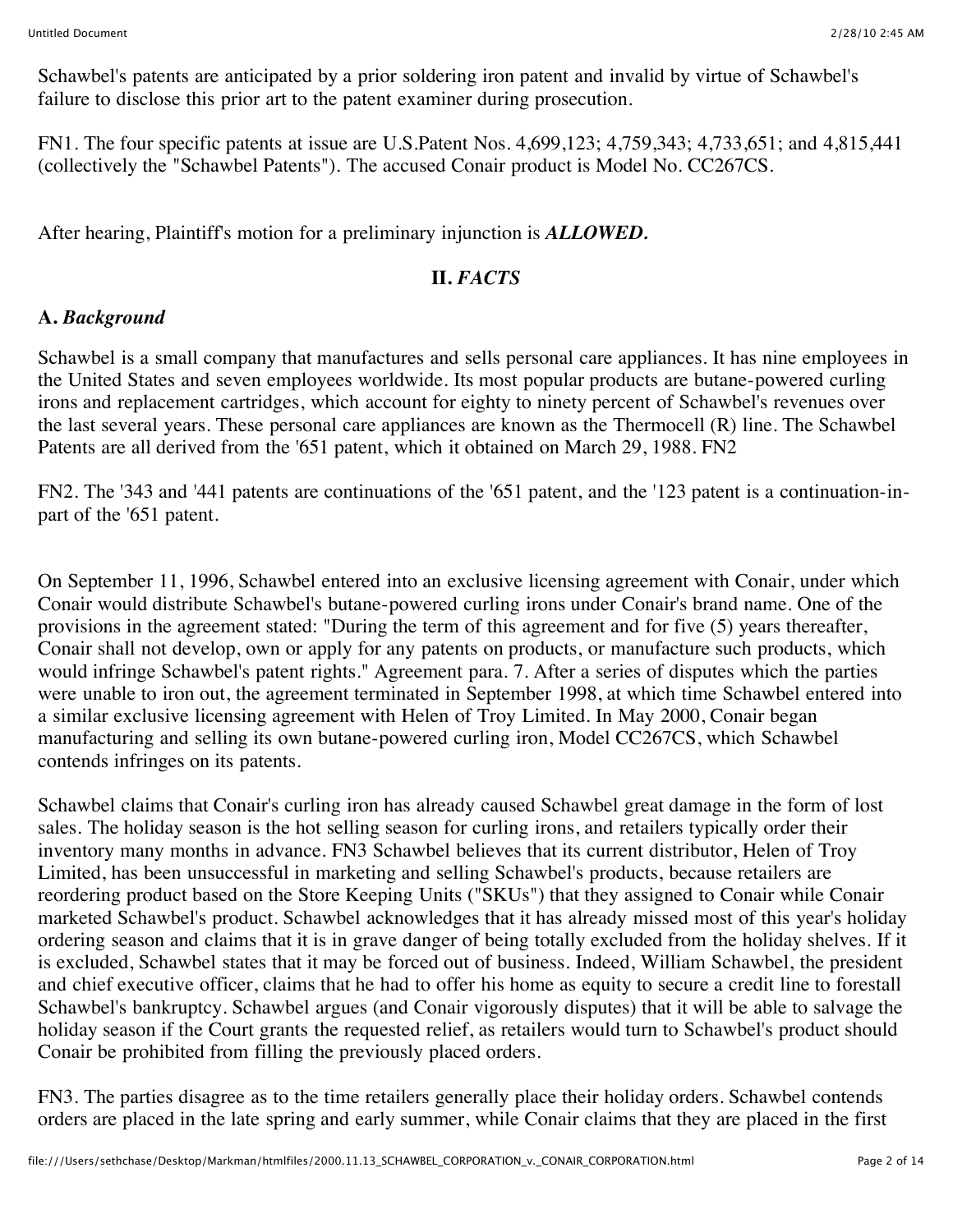quarter of the calendar year. In any event, most of this season's holiday orders have been placed.

### **B.** *Claim 7 of* the '123 Patent

Schawbel relies on Claim 7 of the '123 patent to support its claim of Conair's infringement. Claim 7 was issued as follows:

A portable heating appliance having a member to be heated, comprising:

burner means for heating said member;

fuel supply means for supplying fuel to said burner means, said fuel supply means including stationary fuel delivery valve means for controlling the flow of fuel from said fuel supply means; and

actuator means for actuating said fuel delivery valve means in response to user actuation to start the flow of fuel from said fuel supply means, said actuator means including a plunger, means for moving said plunger to a first position into operative engagement with said fuel delivery valve means for opening said fuel delivery valve means and means for moving said plunger to a second position out of operative engagement with said fuel delivery valve means so that the latter terminates the flow of fuel to said burner means;

said means for moving said plunger to said first position includes biasing means for applying a force to said plunger, wherein said biasing means constantly applies said force to said plunger to bias the latter into engagement with said fuel delivery valve means to control the latter to permit the flow of fuel from said fuel supply means.

### **C.** *The Accused Product*

Conair began manufacturing the accused product in May 2000. Its outward appearance is virtually identical in color and configuration to the commercial embodiment of Schawbel's patents. FN4 Conair contends that its product is different because it does not have: 1) a stationary fuel delivery valve within its fuel supply means; 2) a stationary fuel delivery valve; 3) an actuator containing a plunger; 4) a plunger that engages a fuel delivery valve; or 5) a plunger with a biasing means.

FN4. Schawbel asserts a design patent infringement claim in a related case. Conair claims it designed the trade dress. That dispute will not be resolved here.

### **III.** *DISCUSSION*

### **A.** *Preliminary Injunction Standard*

[1] The Court has the authority to grant preliminary injunctive relief in patent cases "in accordance with the principles of equity to prevent the violation of any right secured by patent, on such terms as the court deems reasonable." 35 U.S.C. s. 283. However, this relief is a "drastic and extraordinary remedy that is not to be routinely granted." Intel Corp. v. ULSI System Tech., Inc., 995 F.2d 1566, 1568 (Fed.Cir.1993).

[2] [3] To obtain a preliminary injunction, the movant must show each of the following four factors: 1) a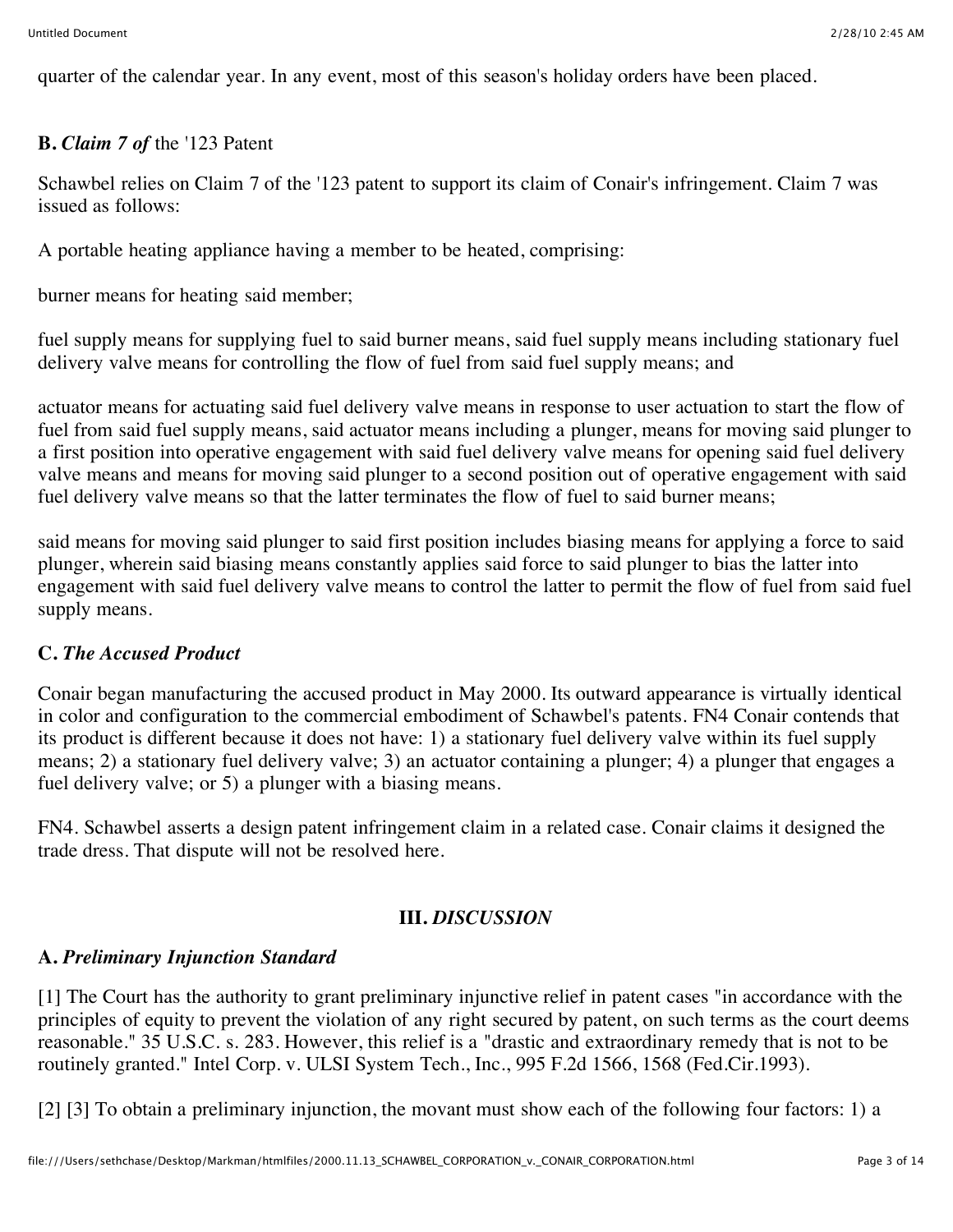reasonable likelihood of success on the merits; 2) irreparable harm in the absence of a preliminary injunction; 3) the balance of hardships weighs in favor of the plaintiff; and 4) the public interest favors an injunction. *Id.;* Nutrition 21 v. United States, 930 F.2d 867, 869 (Fed.Cir.1991). To obtain a preliminary injunction, a patent holder must show that there exists a reasonable likelihood of success on the merits with regard to the infringement of its patent by the defendant and the validity of its patent. Hybritech Inc. v. Abbott Lab., 849 F.2d 1446, 1451 (Fed.Cir.1988).

While none of these factors alone is dispositive, preliminary injunctive relief may be precluded where the plaintiff fails to make a sufficient showing with respect to any one factor, as it is weighed and measured "against the other factors and against the form and magnitude of the relief requested." *Id.;* Intel, 995 F.2d at 1570.

# **B.** *Likelihood Of Success*

# **1.** *Infringement*

"Determining whether a patent has been infringed involves two steps: (1) claim construction to determine the scope of the claims, followed by (2) determination whether the properly construed claim encompasses the accused structure." Bai v. L & L Wings, Inc., 160 F.3d 1350, 1353 (Fed.Cir.1998). An accused device may infringe a given patent claim, and thus the patent, in one of two ways: literally, or under the doctrine of equivalents. Jurgens v. McKasy, 927 F.2d 1552, 1560 (Fed.Cir.1991). "Literal infringement requires that the accused device contain each limitation of the claim [at issue] exactly; any deviation from the claim precludes a finding of literal infringement." Litton Sys., Inc. v. Honeywell, Inc., 140 F.3d 1449, 1454 (Fed.Cir.1998).

[4] [5] To construe a patent claim, courts principally consult evidence intrinsic to the patent, including the claims themselves, the specification, and the prosecution history. Vitronics Corp. v. Conceptronic, Inc., 90 F.3d 1576, 1582-83 (Fed.Cir.1996). Of these elements, the claim's words carry the most weight. Vivid Techs. Inc. v. American Science & Eng'g, 997 F.Supp. 93, 97 (D.Mass.1997). These words should be given their ordinary and customary meaning unless the patentee clearly states a special definition in the patent specification or prosecution history. Vitronics, 90 F.3d at 1582.

"Whether the language of a claim is to be interpreted pursuant to 35 U.S.C. s. 112, para. 6, i.e., whether a claim limitation is in means-plus-function format, is a matter of claim construction...." Kemco Sales, Inc. v. Control Papers Co., Inc., 208 F.3d 1352, 1360 (Fed.Cir.2000). Section 112, para. 6 provides:

An element in a claim for a combination may be expressed as a means or step for performing a specified function without the recital of structure, material, or acts in support thereof, and such claim shall be construed to cover the corresponding structure, material, or acts described in the specification and equivalents thereof.

35 U.S.C. s. 112, para. 6. Here, the parties agree that a means-plus-function claim is at issue.

[6] In construing that limitation, the Court must determine "what the claimed function is and what structures disclosed in the written description correspond to the 'means' for performing that function." Kemco, 208 F.3d at 1360. "[I]f one employs means-plus-function language in a claim, one must set forth in the specification an adequate disclosure showing what is meant by the claim language." Atmel Corp. v. Information Storage Devices, Inc., 198 F.3d 1374, 1378-1379 (Fed.Cir.1999) (citing In Re Donaldson Co.,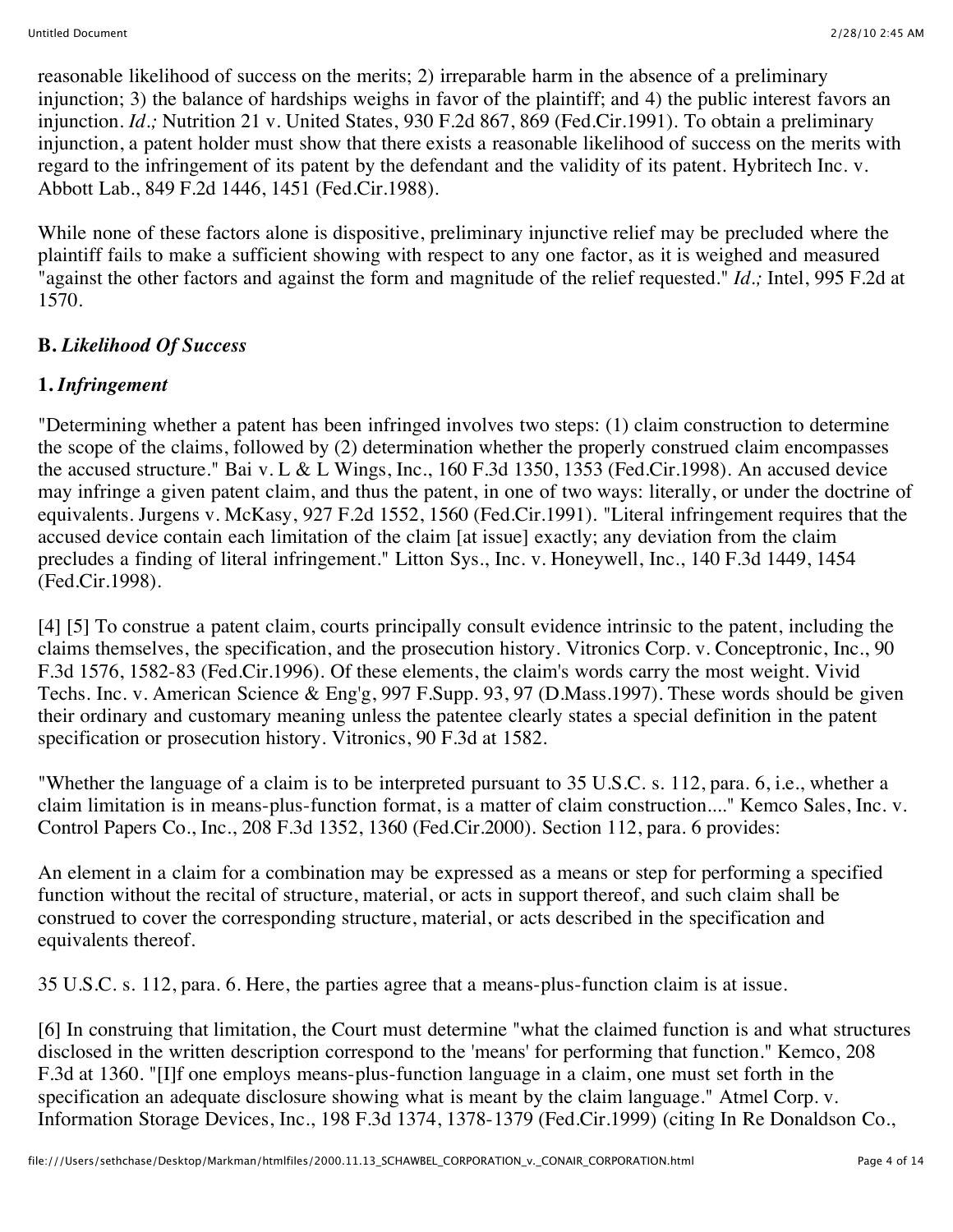Inc., 16 F.3d 1189, 1195 (Fed.Cir.1994)). The means-plus-function provision "represents a *quid pro quo* by permitting inventors to use a generic means expression for a claim limitation provided that the specification indicates what structure(s) constitute(s) the means." Id. at 1381. The Court must determine the disclosed structure corresponding to the means limitation by looking at the written description in the specification, the preferred embodiments, and the accompanying drawings. Kemco, 208 F.3d at 1361-62.

[7] In addition, patent claims, such as those found in Schawbel's '123 patent, that are written in means-plusfunction language are also deemed to cover equivalent structures. 35 U.S.C. s. 112, para. 6. An equivalent structure is one that performs "the identical function, in substantially the same way, with substantially the same result." Kemco, 208 F.3d at 1364. Such structures are deemed literally to infringe the patent. *Id.* As *Kemco* clarifies,

In order for an accused structure to literally meet a section 112, paragraph 6 means-plus-function limitation, the accused structure must either be the same as the disclosed structure or be a section 112, paragraph 6 "equivalent," i.e., (1) perform the identical function and (2) be otherwise insubstantially different with respect to structure.

# *Id.*

[8] [9] If an accused structure is not a s. 112, para. 6 equivalent, it may nevertheless still be an "equivalent" under the doctrine of equivalents which applies the traditional function-way-result test to determine infringement. The doctrine of equivalents requires application of an equivalence analysis to the individual elements of a claim, and not to the invention as a whole. Warner-Jenkinson Co., Inc. v. Hilton Davis Chem. Co., 520 U.S. 17, 29, 117 S.Ct. 1040, 137 L.Ed.2d 146 (1997). It requires that "the accused structure ... perform substantiallythe same function, in substantially the same way, to achieve substantially the same result, as the disclosed structure." Kemco, 208 F.3d at 1364. The key distinguishing feature between the traditional equivalence analysis and the means-plus-function equivalence analysis is that s. 112, para. 6 equivalents must perform the *identical* function of the disclosed structure, whereas traditional equivalence analysis requires the equivalent structure to perform *substantially the same* function. *Id.*

#### **a.** *The Fuel Supply Means*

[10] Claim 7 of the '123 patent requires a "fuel supply means including stationary fuel delivery valve means for controlling the flow of fuel from said fuel supply means." '123, col. 12, lines 38-40. Conair argues that two limitations in this language are absent in Conair's device: (1) the fuel delivery valve means must be stationary; and (2) the fuel delivery valve means must be located within the fuel supply means. Neither argument prevails.

With respect to the first point, Conair argues that the stem on top of the fuel supply cartridge in the Conair device is not stationary, because it slides in and out as the canister is moved. Schawbel has submitted the Declaration of Peter L. Berger, Esq., a patent attorney, which states,

The Conair fuel delivery valve is identical to the fuel delivery valve of the Schawbel cartridge and the Schawbel patents. The only difference between the Conair structure and the claimed Schawbel structure is that the Conair structure moved the upper portion of the fuel delivery valve off of the cartridge and into the device itself in the form of the white structure immediately next to the cartridge in Exhibit A, Figure 7.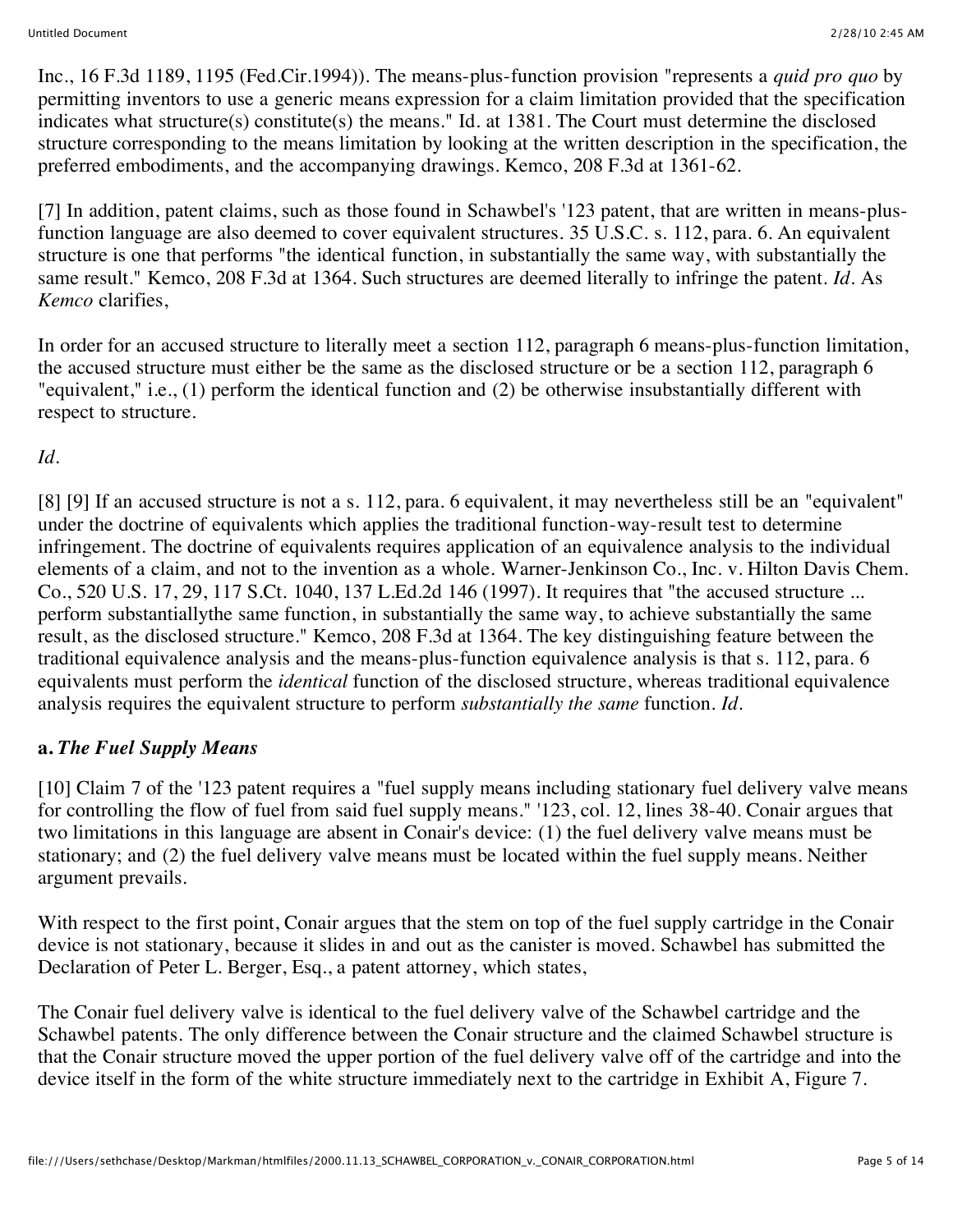(Berger Aff. para. 16.) Berger argues that "[t]his minor modification is not of any consequence to the infringement analysis." Id.

In rebuttal, Conair has submitted the affidavit of Charles N.J. Ruggiero, Esq., a patent attorney, and the affidavit of Daniel Santhouse, Conair's Manager of Engineering who designed the accused device. These affidavits are largely unhelpful and confusing, because the parts of the accused Conair curling iron are not fully labeled in the accompanying diagrams (Santhouse Aff., Ex. 1.) Moreover, Conair did not produce pictures comparing the accused device with Schawbel's Thermacell (R) curling iron. Because of these deficiencies, I found it difficult to be certain that I was comparing apples with apples. In contrast, I find that Schawbel's labeling of Conair's own construction of the accused device and of pictures of the two devices at issue was helpful. Therefore, in assessing likelihood of success, I drew inferences in favor of Schawbel where Conair did not clearly explain its position on the comparability of various parts.

With respect to the fuel delivery valve means, Conair's submissions were particularly confusing. Ruggiero describes, "The canister valve is a male valve that has a plunger, a non-movable canister seal and a canister spring." (Ruggiero Aff. 10.) Later, he states, "In the Conair device, the fuel delivery valve means is not stationary. Rather, it moves in an[d] out, as the canister is moved." ( Id. at para. 23.) Ruggiero describes yet another valve as follows: "The first or actuator valve of the device has a valve member with an expanded head, a non-movable first valve seal, a first valve spring, a female fitting and a chamber." ( Id. at para. 11.) Describing Conair's device as a "dual valve system," Santhouse states, "Conair's device has an extra valve, i.e., a regulator valve, which is located outside the canister or fuel supply means." (Santhouse Aff. para. 10.) There is no diagram or picture showing the "first or actuator valve," the "regulator valve" or the "dual valve" to which Ruggiero and Santhouse attest. Now, Conair seems to concede that the fuel delivery valve means is the valve located within the interior of the accused device ( *See* Second Supplemental Aff. of Frank Lindsey para. 13 ("Conair chose to not include its fuel delivery means within the fuel cartridge.")) Based on Schawbel's submissions and pictures, I find that Schawbel has shown a likelihood of success in proving that the Conair device has a fuel delivery valve means which is stationary in the interior of the body of the device (but not in the fuel cartridge).

Even so, Conair argues that its fuel delivery valve means is not "includ[ed]" in the fuel supply means, as expressly required by Claim 7, because no part of Conair's fuel delivery valve means (the exposed stem, the valve housing, or the cap) is inside the cartridge itself. Conair points to Figure 2 of the '123 patent specification which illustrates the fuel cartridge and shows that the fuel delivery valve means is inside the cartridge. Also, the patent's "Detailed Description of the Preferred Embodiments" states: "[C]artridge 18 includes a fuel delivery valve 30 at the end opposite fill valve 24. Specifically, fuel delivery valve 30 is assembled *in* molded well 32 *in* the end of the cartridge 18 ...." '123, col. 3, lines 37-40 (emphasis added). Both the written description and the accompanying drawings in the patent indicate that the disclosed structure corresponding to the fuel delivery valve means is interior to the fuel canister.

Schawbel urges the Court to avoid reading limitations into a claim from the specification and the preferred embodiments. Laitram Corp. v. NEC Corp. and NEC Info. Sys., Inc., 163 F.3d 1342, 1347 (Fed.Cir.1998) (holding that limitations appearing in the specification will not be read into claims); Electro Med. Sys., S.A. v. Cooper Life Sciences, Inc., 34 F.3d 1048, 1054 (Fed.Cir.1994) ("[A]lthough the specifications may well indicate that certain embodiments are preferred, particular embodiments appearing in a specification will not be read into the claims when the claim language is broader than such embodiments."). Schawbel argues that the claim itself is broadly written and does not require the fuel delivery valve means to be inside, enclosed within, or physically attached to, the fuel canister, but rather that it simply be included FN5 as one sub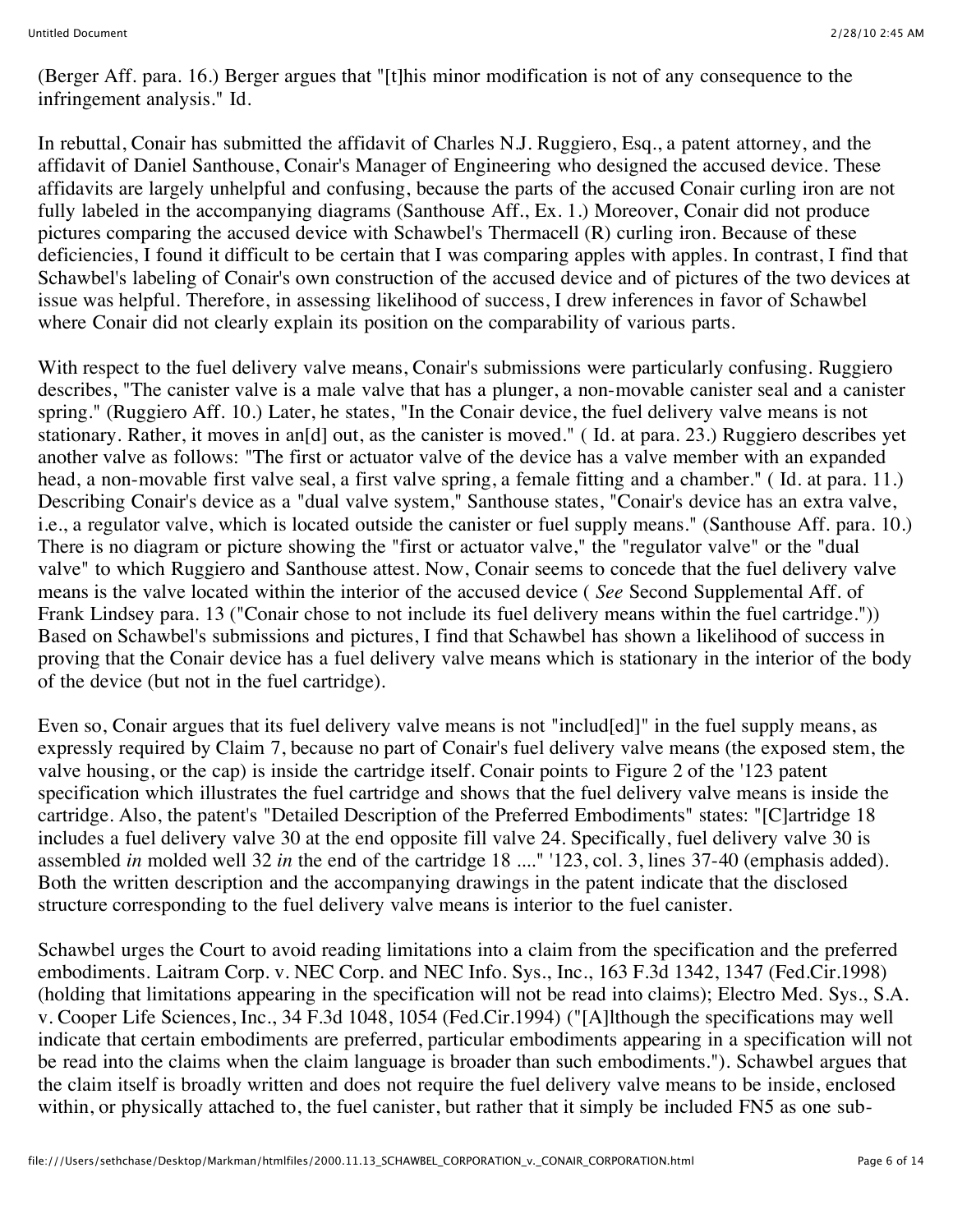element in the fuel supply means. Nonetheless, the Court must look to the written description for the structure corresponding to the means limitation, Kemco, 208 F.3d at 1362, and the relevant structure is a fuel delivery valve means inside the fuel canister.

FN5. The word "include" is defined to mean "1. to contain, as a whole does parts or any part or element: *The package includes the computer, program, disks, and a manual.* 2. to place in an aggregate, class, category, or the like. 3. to contain as a subordinate element; involve as a factor." *Random House Unabridged Dictionary* 967 (2d ed.1993). It is not defined to mean physically enclosed.

This does not end the inquiry, however, because Schawbel argues that the Conair device has an equivalent structure. A finding of an equivalent structure under s. 112 requires the accused structure to perform the *identical function* as the disclosed structure, in addition to performing it in substantially the same way, with substantially the same result. *Id.* at 1364.

Schawbel argues that Conair's dual-valve system is an equivalent structure. I agree. Conair's fuel cartridge has a protruding male fitting. When the cartridge is inserted into the body of the accused device, the male fitting mates with a female valve that is stationary in relation to the device's plunger. Together, these valves perform the *identical* function as the disclosed structure-controlling the flow of fuel from the cartridge to the burner means. They perform this function in the same way-when the cap on the fuel delivery valve is engaged, fuel is allowed to pass onto the burner means. Finally, they accomplish the same result-supplying fuel to the burner means. Although the male fitting is an additional element in the accused device, it does not take the infringing structure out of the scope of the claims. *See* Hewlett-Packard Co. v. Repeat-O-Type Stencil Mfg. Corp., Inc., 123 F.3d 1445, 1451 (Fed.Cir.1997) (holding that "[t]he claim term 'including' is synonymous with 'comprising' thereby permitting the inclusion of unnamed components").

[11] Conair counters that prosecution history estoppel prohibits Schawbel from claiming that fuel valves that are external to the fuel canister fall within the range of equivalents.FN6 Prosecution history is relevant to claim construction under s. 112. Cybor Corp. v. FAS Techs. Inc., 138 F.3d 1448, 1457 (Fed.Cir.1998). "The relevant inquiry is whether a competitor would reasonably believe that the applicant had surrendered the relevant subject matter." *Id.* The history Conair points to relates to the parent of the Schawbel Patents, the '651 patent. "When multiple patents derive from the same initial application, the prosecution history regarding a claim limitation in any patient that has issued applies with equal force to subsequently issued patents that contain the same claim limitation." Elkay Mfg. Co. v. Ebco Mfg. Co., 192 F.3d 973, 980 (Fed.Cir.1999); *see also* Mark I Mktg. Corp. v. R.R. Donnelley & Sons Co., 66 F.3d 285, 291 (Fed.Cir.1995) (stating that the relevant prosecution history for the patent at issue included the parent and grandparent patents).

FN6. Conair also argues that if the claim is read so broadly, then the net effect would be to capture virtually any standard historical regulator valve system on an aerosol can. It also claims that the fuel delivery valve and control system predates the claimed invention. It points to Patent No. 4,543,968 entitled "Hair styling appliance." To the extent Conair is asserting an obviousness defense, it has not done so directly and the record is inadequate on the point.

According to Conair, Schawbel limited the range of equivalents it could claim through its Second Preliminary Amendment to the '651 patent application. The amendment distinguished the invention from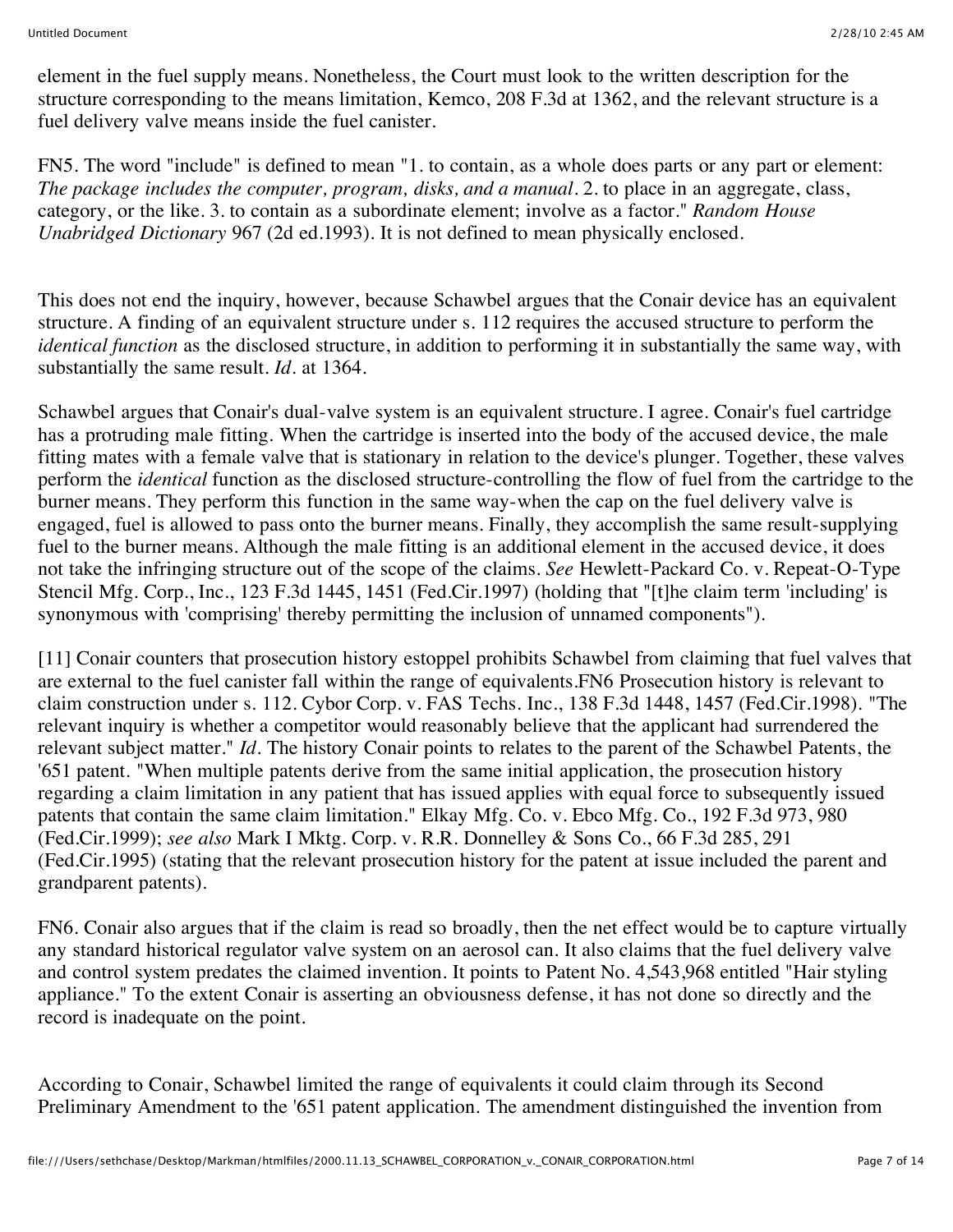prior art by stating,

U.S.Patent No. 786,987 discloses a curling iron in which a cylinder e serving as a reservoir for fuel f (consisting of solidified methylated spirit) is screwed onto holder d. However, there is *no disclosure or suggestion of using any fuel supply cartridge having fuel delivery valve means,* or of any actuator means, as claimed herein.

Second Preliminary Amendment to U.S.Patent No. 4,733,651, Sept. 27, 1985, at 3-4 (emphasis added). Conair argues that this prosecution history estops Schawbel from asserting that the means-plus-function "fuel supply means" can be interpreted to include parts of the curling iron exterior to the cartridge.

[12] Statements in a prosecution history must be read in the context of the attempt to distinguish the invention. *See* Mark I Mktg. Corp., 66 F.3d at 291 (Fed.Cir.1995) (" 'The prosecution history must be examined as a whole in determining whether estoppel applies.' ") (quoting Wang Lab., Inc. v. Toshiba Corp., 993 F.2d 858, 867 (Fed.Cir.1993)); Read Corp. v. Portec, 970 F.2d 816, 824 (Fed.Cir.1992), abrogated on other grounds by Markman v. Westview Instruments, Inc., 52 F.3d 967, 975 (Fed.Cir.1995) (en banc) ("Every statement made by a patentee during prosecution to distinguish a prior art reference does not create a separate estoppel. Arguments must be viewed in context.").

[13] Here, Schawbel argues that the prior art did not disclose a fuel delivery valve, because it used a solid fuel system (consisting of solidified methylated spirit). Schawbel further argues that unlike Schawbel's invention which uses liquid fuel, the '987 iron did not need a fuel delivery valve to control the flow of fuel. In this context, I am not persuaded that the language in the Second Preliminary Amendment was intended to differentiate the Schawbel device from the '987 device based on an internal versus an external fuel delivery valve means. Bear in mind that neither party submitted the '987 patent or any expert testimony comparing the devices. It would be helpful to know whether the '987 patent had an external fuel delivery valve or any valve at all, which Schawbel was seeking to distinguish. Therefore, at least at this early stage of litigation, there is insufficient evidence in the record to support Conair's claim that this amendment shows "the deliberate, unequivocal surrender" of all external fuel supply valve means. Cybor Corp., 138 F.3d at 1460.

# **b.** *The Actuator Means*

[14] Conair also disputes infringement on the basis of the limitations in Claim 7 relating to the actuator means. The actuator means of Claim 7 includes "means for moving [a] plunger to a first position into operative engagement with [the] fuel delivery valve means for opening [the] fuel delivery valve means ...." '123, col. 13, lines 44-47. Schawbel explains that the "plunger engages the fuel delivery valve to allow fuel to flow to the burner." (Berger Aff. para. 19.)

Ruggiero initially asserted, "The actuator of the Conair device does not have a plunger, let alone one that operatively engages the fuel delivery valve." (Ruggiero Aff. para. 23.) Again, Conair appears to be obfuscating the issue with a nomenclature dispute. For example, its own diagram shows a plunger which looks virtually identical to the plunger in the Schawbel diagram. Once faced with pictures of the parts of its device, Conair backtracked, arguing that the plunger does not "operatively engage" the fuel delivery valve means, as disclosed in the specification of the '123 patent. Conair points out that an element in the Conair device prevents the plunger from hitting the cap of the fuel delivery valve. This argument is not persuasive for two reasons. First, the pictures submitted by Schawbel (Aug. 10, 2000 Hr'g, Conair Device Boards A, B, C) do not plainly support this contention that there is an unnamed element preventing the plunger from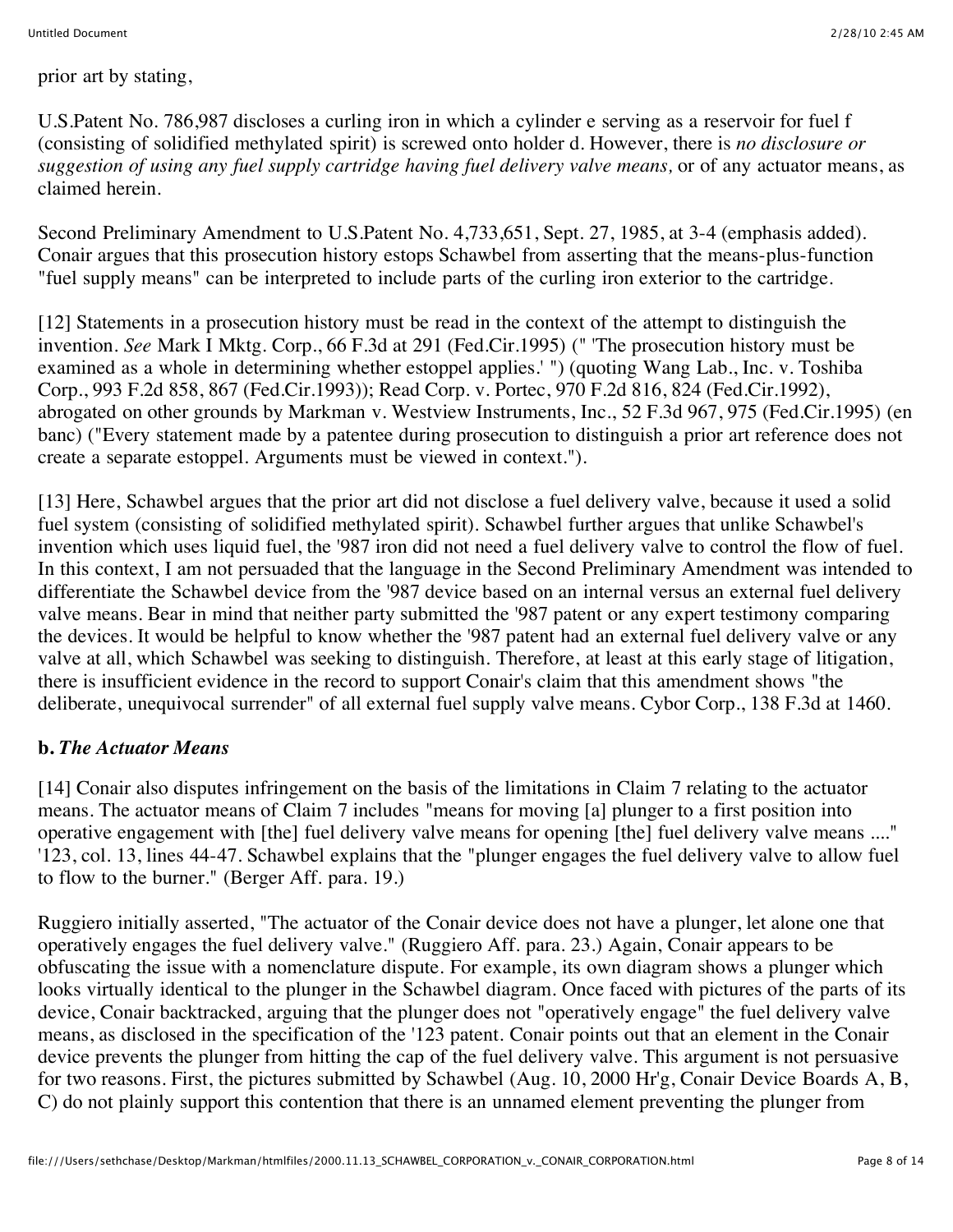hitting the cap. Second, Conair submits no evidence to refute Berger's affidavit stating that the plunger (as labeled in Conair Device Boards A, B, and C) hits the cap of the Conair fuel delivery valve to open it and allow fuel to flow to the burner. (Decl. of Peter L. Berger para.para. 17-18.) Indeed, at oral argument, I concluded that Conair's argument was predicated on labeling part of its dual valve system (i.e., the upper half of the fuel delivery valve) as an "actuator." (Aug. 10, 2000 Hr'g Tr. 20, 57-58.) I find a likelihood of success on the claim that Conair infringes this element.

### **c.** *Biasing Means*

Conair's final argument against infringement is that the accused device does not have a "biasing" means (i.e., a spring) that applies constant pressure to the plunger to push it into engagement with the fuel delivery valve means.

### Claim 7 requires,

said means for moving said plunger to said first position includes biasing means for applying a force to said plunger, wherein said biasing means constantly applies said force to said plunger to bias the latter into engagement with said fuel delivery valve means to control the latter to permit the flow of fuel from said fuel supply means.

'123, col. 13, lines 52-58. Schawbel relies on Figure 2 of the '123 patent to demonstrate the structure of the biasing means. According to this figure, the biasing means is a spring 124 which constantly applies force to the plunger 106 to force the plunger into engagement with the valve cap 80 of the fuel delivery valve to permit the flow of fuel from the fuel supply. (Berger Aff. para.para. 20, 21.)

In response, Conair contends that "the force applied to open the plunger of the canister valve is not a biasing means. Instead, the canister mates with the first or actuator valve so that the plunger of the canister is depressed to open the canister valve." (Ruggiero Aff. para. 23.) Again, Conair appears to be playing a labeling game by referring to the plunger of the canister valve. What is at issue is another plunger which engages the fuel delivery valve (which this Court earlier ruled met the structural limitations of the fuel delivery supply means). As Conair conceded at oral argument, the Conair device has a plunger which applies force to the fuel delivery valve means to control the flow of fuel. (Aug. 10, 2000 Hr'g Tr. at 66.) The pictures of the Conair device show a spring adjacent to a plunger. (Conair Device Board A.) Thus, Schawbel has demonstrated literal infringement on the biasing means structural limitation of Claim 7.

# **2.** *Invalidity*

# **a.** *Presumption of Validity*

[15] [16] A patent, and each one of its individual claims, is statutorily presumed to be valid. 35 U.S.C. s. 282. However, the "presumption [of validity] is weakened where the most pertinent prior art was not considered by the Patent Office." Nossen v. United States, 189 Ct.Cl. 1, 416 F.2d 1362, 1371 (1969). In addition to the statutory presumption, "a claim must be construed to uphold its validity if possible." Lewmar Marine, Inc. v. Barient, Inc., 827 F.2d 744, 747 (Fed.Cir.1987) (holding that inclusion of the word "only" in the clause of a patent's claim limitation saved a later patent from invalidation by anticipation, as the word "only" could not be read out of the prior patent's claim).

[17] While 35 U.S.C. s. 282 assigns the burden of establishing a patent's invalidity to the challenger, the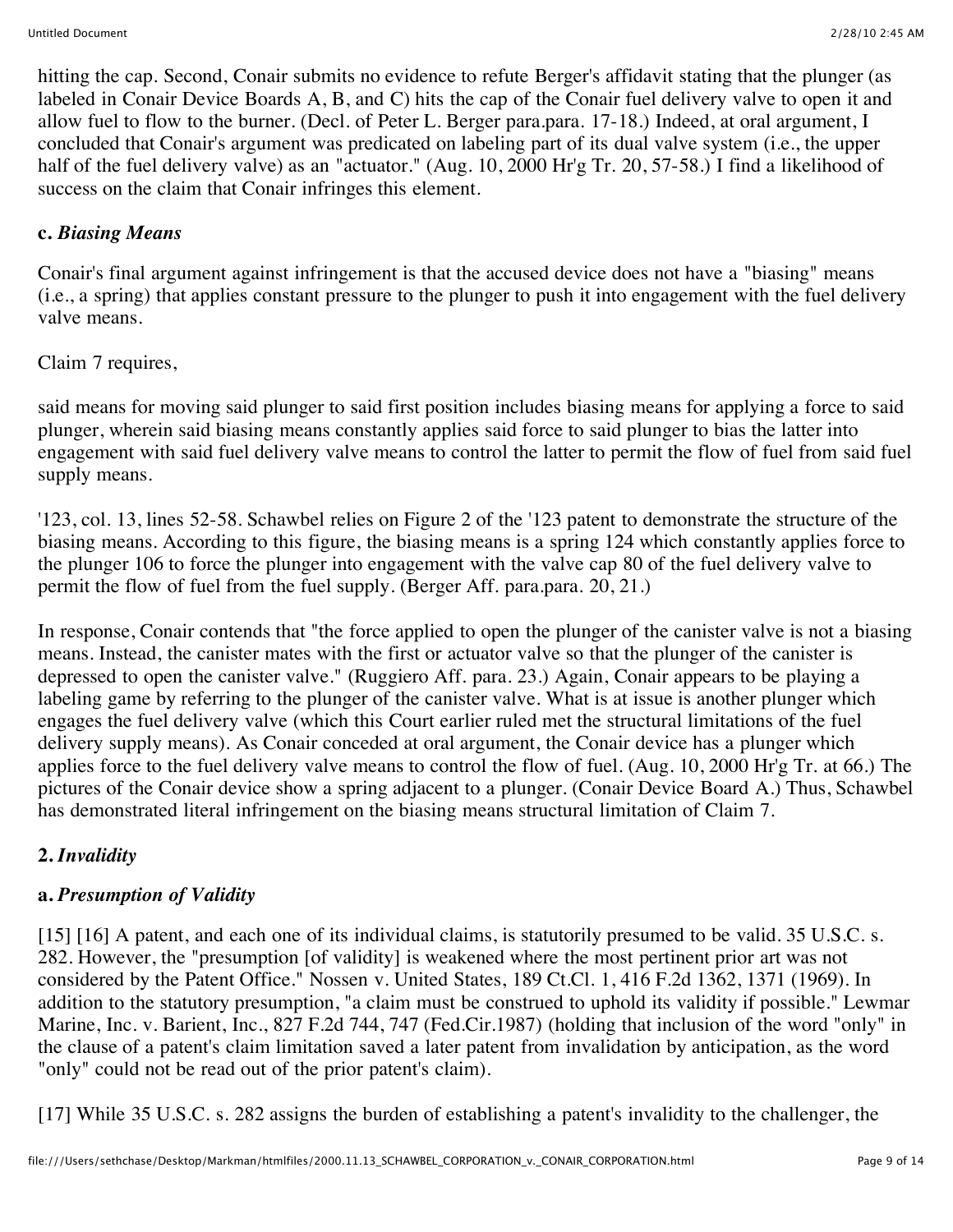Federal Circuit has declared that "at the preliminary injunction stage, because of the extraordinary nature of the relief, the patentee carries the burden of showing likelihood of success on the merits with respect to the patent's validity...." Nutrition 21 v. United States, 930 F.2d 867, 869 (Fed.Cir.1991). In other words, the patentee "retain [s] the burden of showing a reasonable likelihood that the attack on its patent's validity would fail." H.H. Robertson Co. v. United Steel Deck, Inc., 820 F.2d 384, 387 (Fed.Cir.1987). This burden requires the patentee to make a "clear showing" that the challenger would be undermined. Atlas Powder Co. v. Ireco Chemicals, 773 F.2d 1230, 1233 (Fed.Cir.1985). "While it is not the patentee's burden to prove validity, the patentee must show that the alleged infringer's defense lacks substantial merit." *Id.* Thus, the patentee's obligation is not independently to produce affirmative evidence bolstering its patent's validity; rather, the patentee must clearly show that it can disprove the challenger's bases for invalidity.

### **b.** *Anticipation*

Conair alleges that Schawbel's '123 patent is invalid because Patent No. 4,119,088 granted to Nigel L. Sim in 1978 for a soldering iron ("Sim patent") reads directly on Schawbel's '123 patent. Thus, Conair's theory of invalidity is that of anticipation under 35 U.S.C. s. 102(e). ("A person shall be entitled to a patent unless ... the invention was described in a patent granted on an application for patent by another filed in the United States before the invention thereof by the applicant for patent...." 35 U.S.C. s. 102(e).) "Anticipation under 35 U.S.C. s. 102 requires the presence in a single prior art disclosure of each and every element of a claimed invention." Lewmar Marine, 827 F.2d at 747.

[18] The test for anticipation has been stated as "[t]hat which would literally infringe if later in time anticipates if earlier than the date of invention." *Id.* While "invalidity by anticipation requires that the four corners of a single, prior art document describe every element of the claimed invention," this may be done "either expressly or inherently, such that a person of ordinary skill in the art could practice the invention without undue experimentation." Advanced Display Sys., Inc. v. Kent State Univ., 212 F.3d 1272, 1282 (Fed.Cir.2000).

### **c.** *Sim Patent as a Proper Prior Art Reference*

The anticipation defense necessitates the identification of prior art that reads on the patent or claim at issue. Plaintiff Schawbel has questioned the appropriateness of comparing its patent for a curling iron, also deemed a "portable heating appliance" in the patent itself, to Sim's patent for a soldering iron. Because the '123 patent itself refers to the soldering iron as a possible application, '123 patent, col. 6, line 15, I conclude that comparison with the Sim patent is proper. *See* In re Paulsen, 30 F.3d 1475, 1478-79 (Fed.Cir.1994) (holding that a Japanese patent for a "desktop calculator contained within a housing having the form of a portable attache case" was a proper prior art reference for challenging a patent for a portable computer because "a calculator is a type of computer" and "would have suggested the claimed subject matter to a person of ordinary skill in the art.")

### **d.** *The Distinctive Elements of Claim 7*

[19] In defense of the '123 patent's validity, Schawbel argues that there are two elements in Claim 7 that are not taught by the Sim patent. First, and of less significance, Schawbel asserts that the burner means taught in the '123 patent includes burner nozzle 262 which "has a substantially cylindrical configuration, with a plurality of equally spaced gear-like teeth 266 extending in the lengthwise direction on the outer surface of burner tube 260." '123, col. 11, lines 64-67; *see also* '123, Figures 6-8. The Sim patent contains no such nozzle. With this modification, the burner tube produces an improved flame and reduces the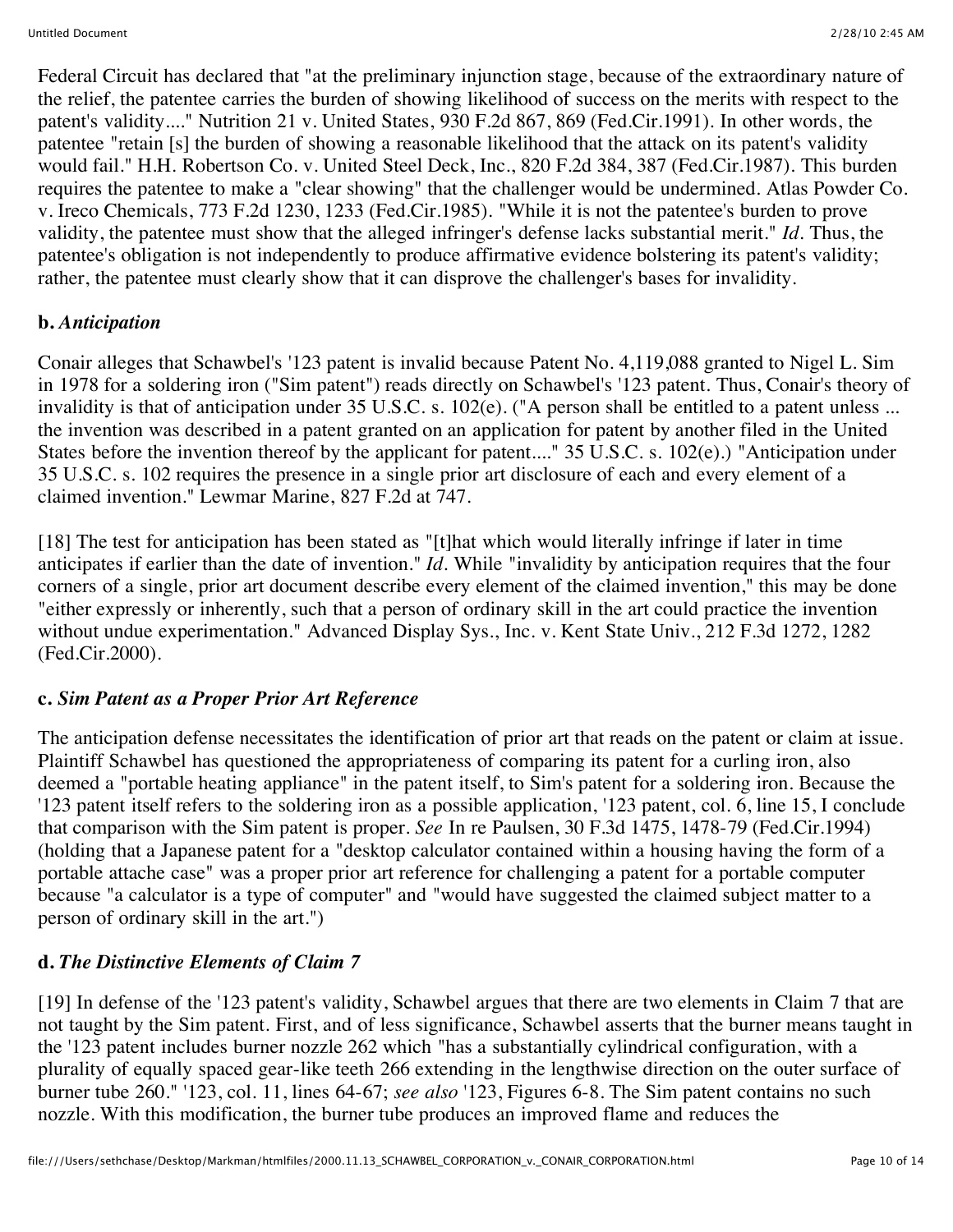"unpredictability and unevenness of the gas/air mixture as it enters burner tube 260." '123, col. 12, lines 4-6. Affiant James V. Bonnema, Schawbel's Vice President of Research, states, "Sim uses a straight open tube; even though he refers to it as a nozzle, there is no structure equivalent to nozzle 262." (Bonnema Second Aff. para. 16.)

Conair's rebuttal is weak. Without explaining how the Sim burner tube anticipates this burner nozzle, Conair's affiant Ruggiero asserts, "Again, Bonnema is guilty of reading limitations into [C]laim 7 of the specific structure of a nozzle in order to distinguish [C]laim 7 from the Sim Patent." (Ruggiero Second Aff. para. 19.) However, in construing the means-plus-function claim of the '123 patent, the Court is required to look at the corresponding structure described in the specification, the preferred embodiments, and the accompanying drawings. *See* Kemco, 208 F.3d at 1361-62. Conair does not explain why the nozzle described in the specification and illustrated in the diagrams is not the accompanying structure for the '123 burner means or how this nozzle was taught by the Sim patent.

Second, and more importantly, Schawbel submits that the actuator means referred to in Claim 7 is the key distinguishing feature. The claim refers to "means for moving a plunger to a *first position into operative engagement* with said fuel delivery valve means for *opening said fuel delivery valve means* and means for moving said plunger to a *second position out of operative engagement* with said fuel delivery valve means so that the latter *terminates the flow of fuel* to said burner means." '123, col. 13, lines 44-51 (emphasis added).

Again, under s. 112, para. 6, the Court must consult the specification to learn what structure performs the function described by a claim's means-plus-function language. 35 U.S.C. s. 112, para. 6. The specification refers to an "ON/OFF switch." This switch is also referred to as number 16 in Figure 2 of the patent. The specification states, "Switch button 16, ... functions as an ON/OFF switch, to start the flow of a gas fuel, such as butane, from a fuel cartridge 18." '123, col. 3, lines 23-26. The specification further describes how "the fuel is ignited by an electric spark when the ignition push button is pressed, and burns as long as [the] ON/OFF switch button is ON." '123, col. 7, lines 3-5.

Schawbel argues that the Sim soldering iron does not have this on-off structure. The on-off means in the Sim patent involves the fuel flow/temperature adjustment means. Sim patent, col. 6, lines 46-49; lines 64- 66; line 67 through col. 7, line 2. "On" status is reached only by rotating a heat shield, which then screws a stem into the end of a cap, which applies force to a spring to initiate the mechanism for releasing gas at the desired flow rate. Sim patent, col. 5, lines 65 - col. 6, line 17. When the user adjusts the position of stem 3 (by rotating heat shield 4), the user adjusts the gas pressure of the device: "[a]ny variation in pressure applied to the spring 11 by the adjustment of stem 3 will cause a corresponding change in pressure at the jet orifice 23." Sim patent, col. 6, lines 46-49. In the second embodiment, the gas container is inserted into a gripping member, "[t]o control the gasflow, container 94 together with member 92 are rotated...." Sim patent, col. 10, lines 40-44 and 56-59. In both embodiments, "[t]he output of the iron is readily adjustable by means of the differential valve." Sim patent, col. 11, lines 28-29. Although Conair fairly argues that Sim has an on-off mechanism which performs the function described in the claim, the structures seem different.

In addition, Claim 7 requires that when the plunger is in the first position, the "biasing means constantly applies [a] force to said plunger to bias the latter into engagement with said fuel delivery valve means ...." '123, col. 13, lines 52-57. Schawbel argues,

In Sim's first embodiment, the biasing means is variable with the adjustment mechanism. In the second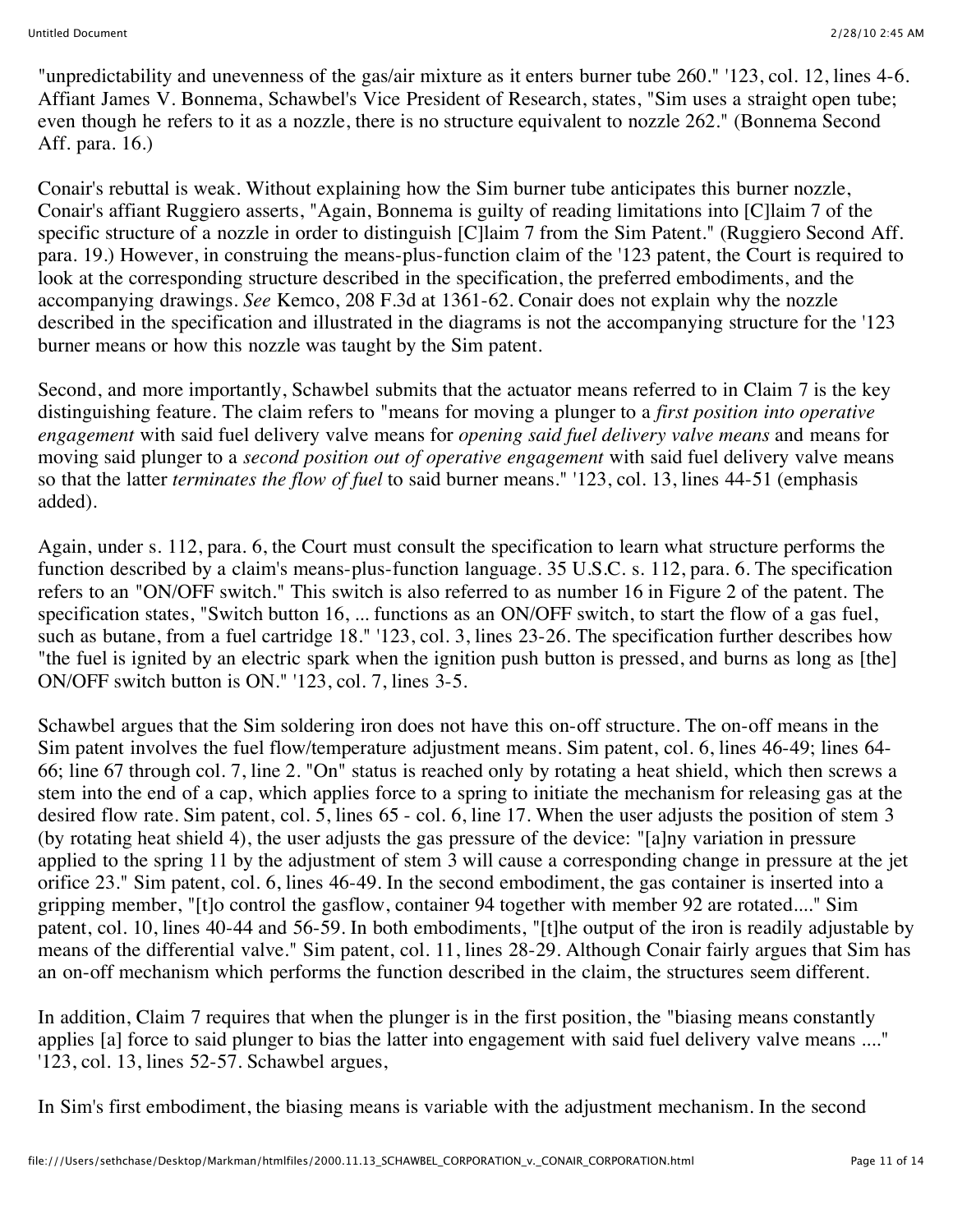embodiment, the valve is moved out of engagement. By contrast, the Conair [sic] device has a biasing means constantly applying force to the plunger and a separate means for moving the plunger out of engagement with the valve.

(Bonnema Second Aff. para. 17.) Ruggiero responds by stating,

However ... Plaintiff missed the fact that the Sim patent also teaches that for any one setting of the control stem 3, *the system settles down to a constant pressure. Id.,* col. 6, lines 44-46. Hence, in order for the Sim patent to settle down to a constant pressure, the biasing means *must* constantly apply a force on the plunger.

(Ruggiero Second Aff. para. 21.) However, the Sim patent acknowledges that there is a variation in pressure applied to the spring by adjustment of the stem, which causes "a corresponding change in pressure at the jet orifice." Sim patent, col. 6, lines 46-49. While Conair has submitted evidence that for any one setting the biasing means in the Sim device constantly applies force on the plunger, the '123 patent requires that the biasing means constantly apply force to the plunger when it is in the first position without variability in pressure.

### **C.** *Irreparable Harm*

[20] Where the patentee makes a clear showing of likelihood of success on infringement and validity, it is entitled to the presumption of irreparable harm. Roper Corp. v. Litton Sys., Inc., 757 F.2d 1266, 1271 (Fed.Cir.1985). The Federal Circuit has noted that "it must be not merely a reasonable but a strong showing indeed." *Id.* As discussed at length above, Schawbel has adequately met this burden. "Like most legal presumptions, it is rebuttable by clear evidence that it is overcome in the case at hand." *Id.* To overcome the presumption, the alleged infringer must "bring forward evidence that irreparable injury would not actually be suffered by the patentee if the motion for preliminary injunction were denied." *Id.*

Conair, however, has not disproved the irreparable harm Schawbel claims it will suffer. Even apart from the presumption of irreparable harm, the loss of market share and business relationships due to infringement may independently constitute irreparable harm. PPG Indus., Inc. v. Guardian Indus. Corp., 75 F.3d 1558, 1566 (Fed.Cir.1996) (finding that the absence of preliminary injunctive relief could threaten patentee's significant market position); Hybritech, 849 F.2d at 1456 (holding that the grant of a preliminary injunction was based on more than an unwarranted presumption of irreparable harm where the district court found the patentee would suffer lost market position and obstructed business relationships in the market).

Schawbel claims that it will likely be forced out of business unless Conair is enjoined from marketing its curling iron, as butane-powered curling irons and replacement cartridges comprise eighty to ninety percent of Schawbel's business. In particular, Schawbel points to its current licensee's inability to secure market share for Schawbel's product due to Conair's stronghold on retailer's SKUs, which Conair acquired when it held an exclusive licensing agreement with Schawbel. It points out that there is a limited market for these products and that Schawbel essentially developed that market with Conair as a distributor over a long period of time. As a result, Schawbel contends that it has been frozen out of the usually prime holiday season and has been unable to form relationships of its own with retailers. Schawbel agrees with Conair that the vast majority of orders for the holiday season were made during late spring and early summer, but insists that it will be able to preserve some Christmas business and has ordered product in the hope the preliminary injunction will issue. Schawbel recently submitted a fourth affidavit encouraging the Court to hurry its decision by expressing its concern about imminent bankruptcy.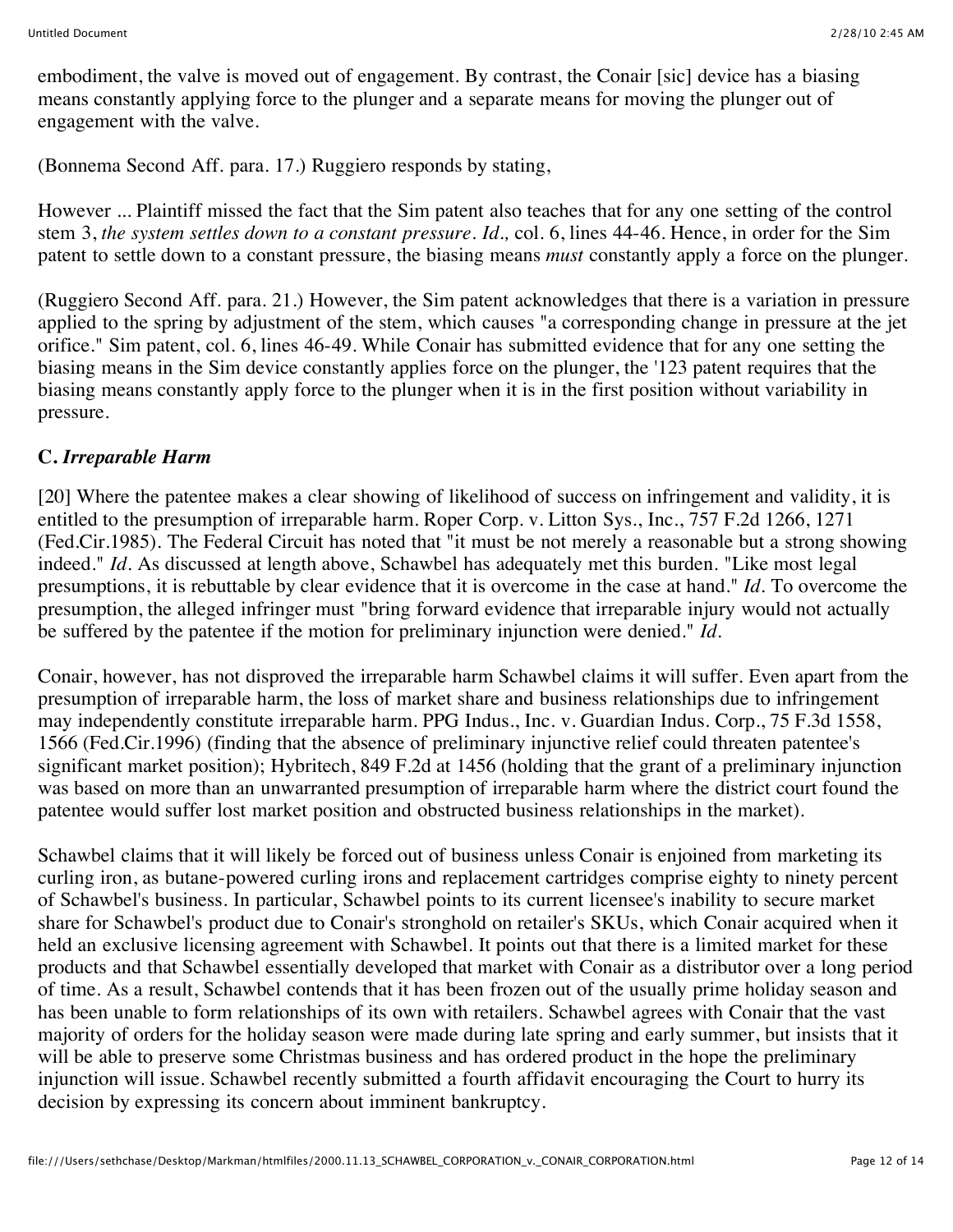Conair has submitted several affidavits explaining its troubled relationship with Schawbel and disputing Schawbel's claim that it can sell the six hundred thousand units that Schawbel claims are necessary to avoid bankruptcy. Conair also asserts that any possible loss could be adequately compensated with monetary damages. In support of this assertion, Conair argues that Schawbel's licensing agreement with Helen of Troy Ltd., and its former agreement with Conair, demonstrate that Schawbel could be made whole with a monetary award that is based on a reasonable royalty rate. This contention is insufficient to refute the presumption of irreparable harm.

[21] Previous licensing agreements can undermine an irreparable harm claim. High Tech Med. Instrumentation, Inc. v. New Image Indus., Inc., 49 F.3d 1551, 1557 (Fed.Cir.1995) (stating that movant's offer to license indicates its willingness to "forgo its patent rights for compensation"); T.J. Smith & Nephew Ltd. v. Consolidated Med. Equip., Inc., 821 F.2d 646, 648 (Fed.Cir.1987) (considering the fact that the movant had "long licensed its patent to two licensees"). However, the Federal Circuit has distinguished exclusive agreements from non-exclusive agreements. Polymer Tech., Inc. v. Bridwell, 103 F.3d 970, 976 (Fed.Cir.1996). Exclusive agreements, like the one Schawbel had with Conair but now maintains with Helen of Troy Ltd., weigh in favor irreparable harm because they signal the patentee's intent to preserve the right to exclude others from the market. *Id.* Therefore, Schawbel's practice of exclusively licensing its technology to one licensee fails to rebut the presumption of irreparable harm.

### **D.** *Hardships*

Schawbel argues that the balance of hardships tips in its favor due to its likely success on the merits and the likelihood that it will be driven out of business if Conair is not enjoined. Conair asserts that the balance of hardships weighs down on its side, because it has invested nearly \$1 million in developing, marketing, and promoting its products.

In considering the balance of hardships, "[t]he magnitude of the threatened injury to the patent owner is weighed, in the light of the strength of the showing of likelihood of success on the merits, against the injury to the accused infringer if the preliminary decision is in error." H.H. Robertson, 820 F.2d at 390. If a plaintiff will ultimately prevail at trial, then any harm befalling the defendant is its own doing. Bell & Howell Document Mgmt. Prods. Co. v. Altek Sys., 132 F.3d 701, 708 (Fed.Cir.1997) (stating that harm to the defendant was not relevant because it had no right to infringe on the plaintiff's patent). "[O]ne who elects to build a business on a product found to infringe cannot be heard to complain if an injunction against continuing infringement destroys the business so elected." Windsurfing Int'l v. AMF, Inc., 782 F.2d 995, 1003 n. 12 (Fed.Cir.1986).

# **E.** *Public Interest*

"Typically, in a patent infringement case, although there exists a public interest in protecting rights secured by valid patents, the focus of the district court's public interest analysis should be whether there exists some critical public interest that would be injured by grant of preliminary relief." Hybritech, 849 F.2d at 1458 (affirming a decision not to enjoin the production of infringing hepatitis and cancer test kits). It is safe to say that, no matter what is the fashion trend of the day, restricting the public's access to Conair's butanepowered curling iron does not tread on a "critical public interest."

### **F.** *On Balance*